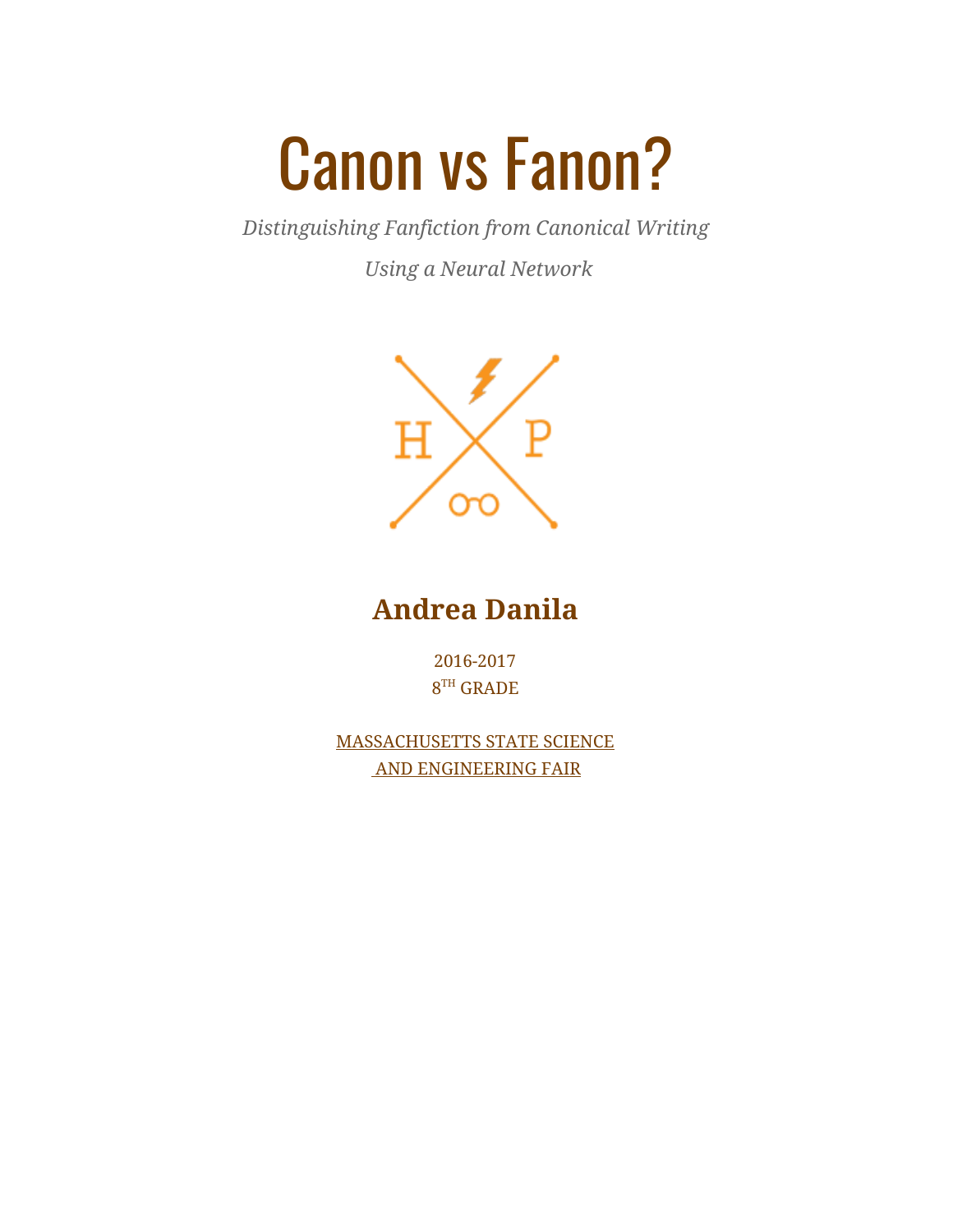## **INDEX**

| $\overline{2}$ |
|----------------|
|                |
| $\overline{3}$ |
|                |
| $\overline{3}$ |
| $\overline{4}$ |
| $\overline{5}$ |
| 8              |
| 8              |
| 9              |
| 10             |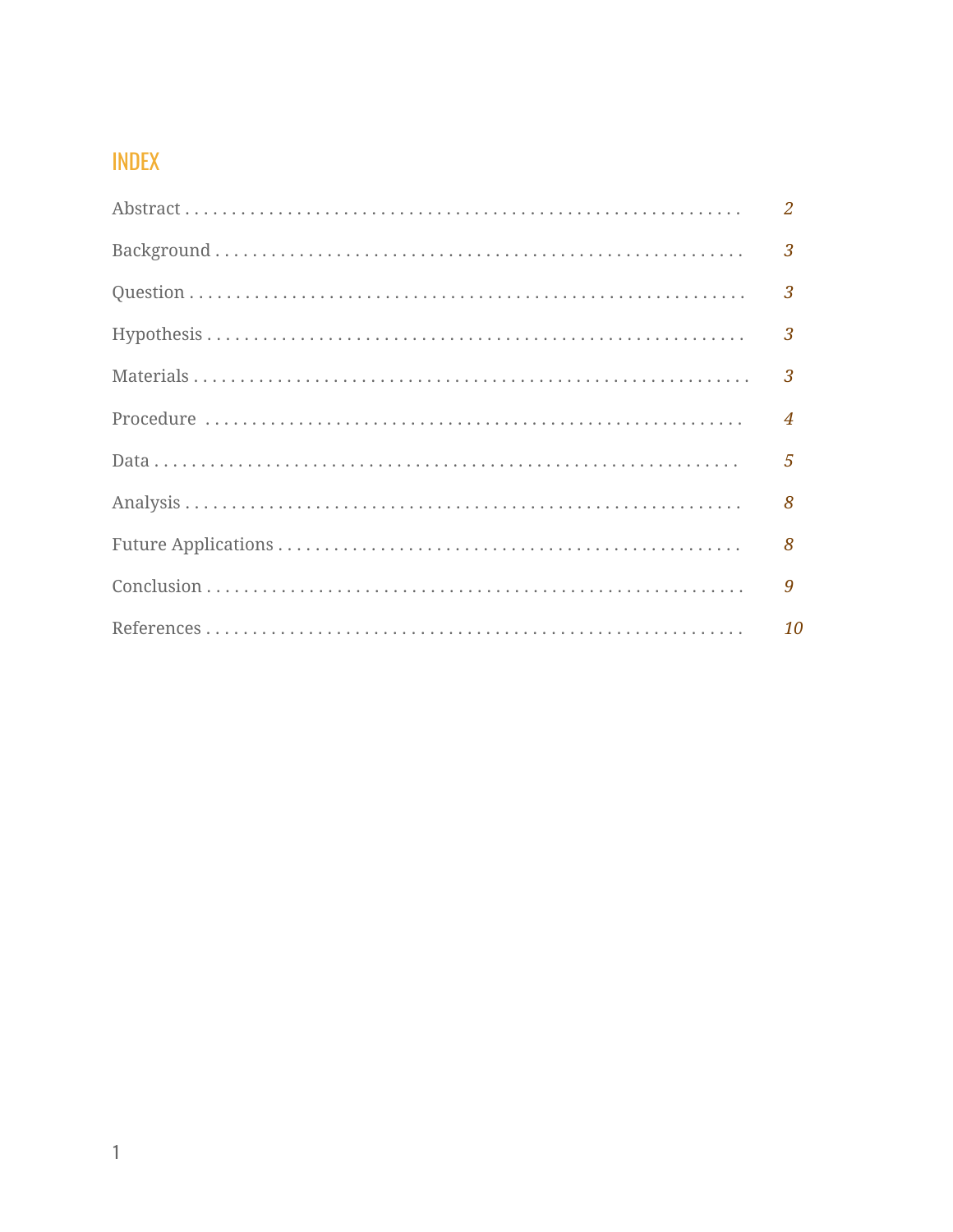### ABSTRACT

This project analyzed how a convolutional neural network can differentiate between fanfiction and J.K Rowling's original writing. Fanfiction is writing created by fans based of the original, which in this case is Harry Potter. The algorithm was directed towards telling apart different types of writing using the Keras library. Using a tokenizer and GloVe alongside the Keras library, my model was able to distinguish between fanfiction and canonical writing with an accuracy of up to 98% by converting text into numbers and inputting that into a convolutional neural network. The neural network was trained on part of a database of Harry Potter fanfiction and the original Harry Potter corpus. The other part of the database was used to create a validation set to use to obtain the accuracy of the machine after it has been trained. In contrast to the results of the algorithm, the human accuracy score was approximately 68%.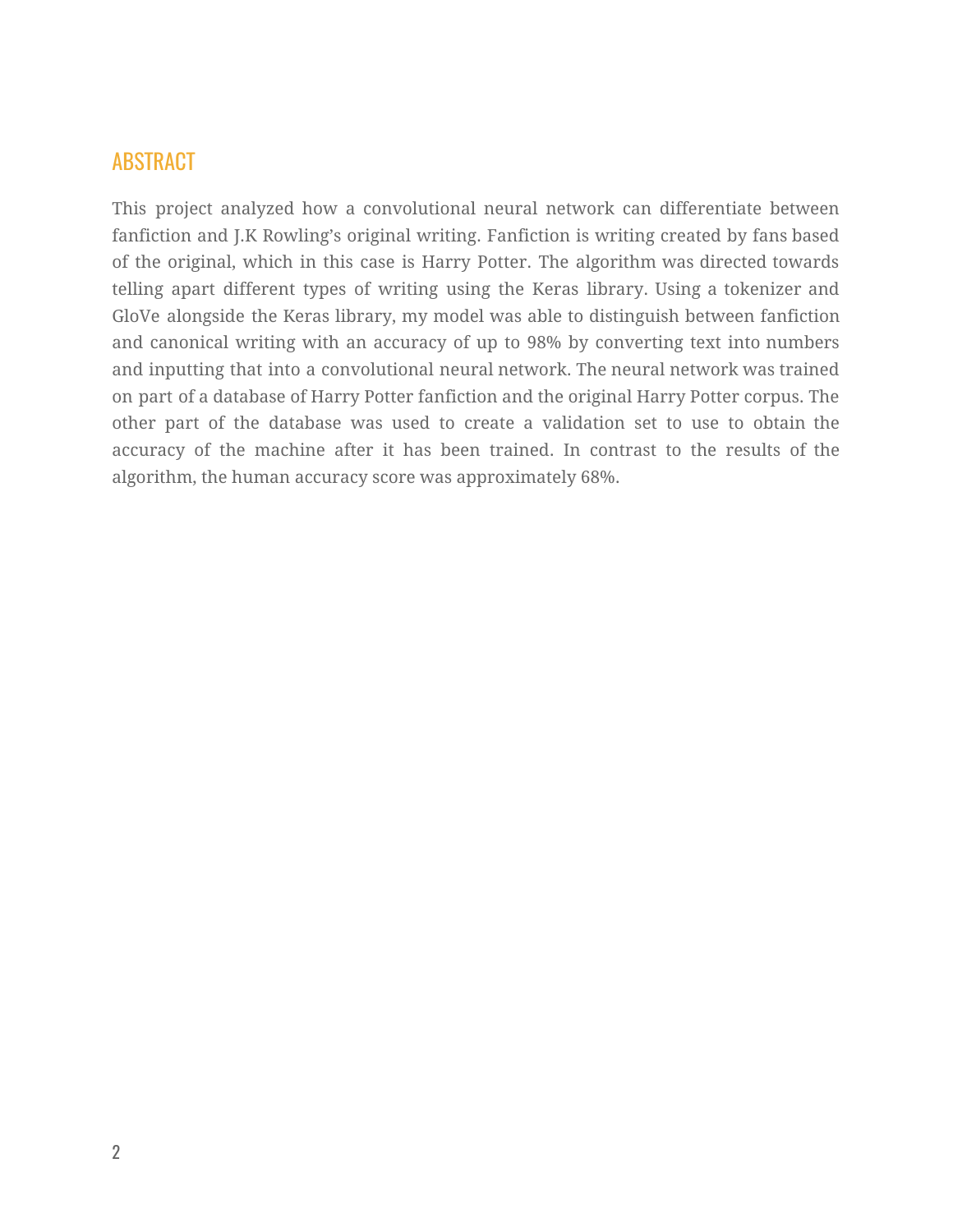## **BACKGROUND**

After reading several research papers on the significance of natural language processing, I decided to base my project around it. As I primarily work in Python, I decided to learn about Keras, a open source neural network library written in Python, originally released in March 2015. As well studying the ins and out of using Keras, I researched how to map words to numbers, an essential part of the word vectorization often used in natural language processing. An unsupervised learning algorithm used by many for word vectorization called GloVe (Global Vectors for Word Representation) is what I eventually used. In addition, I have had prior experience with applying neural networks to images with the MNIST data set for handwriting recognition.

## **QUESTION**

Can a convolutional neural network distinguish between original writing and fanfiction?

## **HYPOTHESIS**

Using the Keras library, I hope to make a performant neural network that can distinguish between the Harry Potter series and fan-made writing based off of it.

## MATERIALS

- 1. Computer
- 2. Internet connection
- 3. Java, Eclipse, Python, Keras
- 4. GPU server
- 5. Spreadsheet program
- 6. Survey: <http://www.surveygizmo.com/s3/3521782/Canon-vs-Fanon>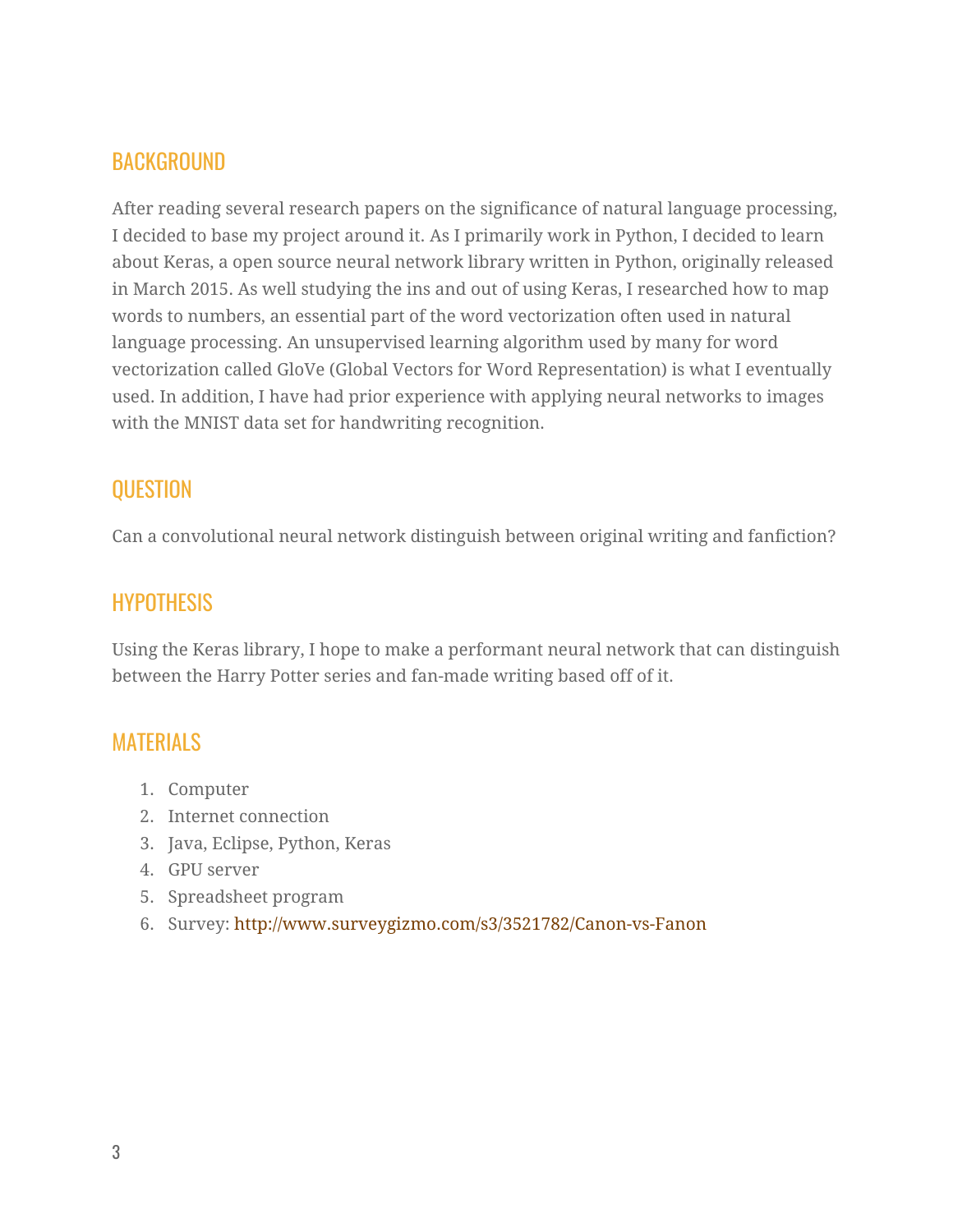## PROCEDURE

I collected my data set from Fanfiction.net and used the Harry Potter corpus, and then set up this data by separating the text from the html source code off of Fanfiction.net, along with other important identifiers.

Then, I set up each piece of information into one big array, and did the same with the full corpus, but by segmenting each page into one big line, so that the lengths of the excerpts would be similar. All my data was compiled into an organized file, and then called on in the program that trains my model.

After tokenizing to get rid of repeated word vectors, I can convert the words to numbers. To further use this data, I have to import it in, and use a word vectorization function called GloVe alongside it, mapping the words to an array of numbers that represent various semantic relationships of the words. I also made sure to set up and complete padding, so that each excerpt is the same length, with padding of zeros at the end to do so.

I split my data into a training set and a validation set. The training set can have thousands of training excerpts, but the machine is only trained on these so that it can be ready to predict when it comes to the validation set and also so you know to trust the validation set's accuracy. I then train the algorithm by preparing the embedding matrix, and setting up a neural network. After that is optimized to lower losses, I can run the model.

I ran into several problems, but my biggest one was that my neural network was overfitting, performing too well. It turned out it was taking any testing excerpts I put in and simply classifying them by length. After analyzing my training set, I found that most fanfiction excerpts were approximately between two hundred and four hundred words, whilst excerpts from the Harry Potter series were either under two hundred or between four hundred words and one thousand words.

To solve this, I truncated all my excerpts to less than four hundred words and greater than one hundred words to ensure that the algorithm would not overfit based on length. Afterwards, I decided to survey several people to compare their accuracy with the algorithm. I set up a survey using excerpts from my validation set, and had participants mark whether it was JK Rowling's writing, "Canon," or fanfiction, "Fanon." Although people scored above fifty percent, beating guessing, my algorithm was still more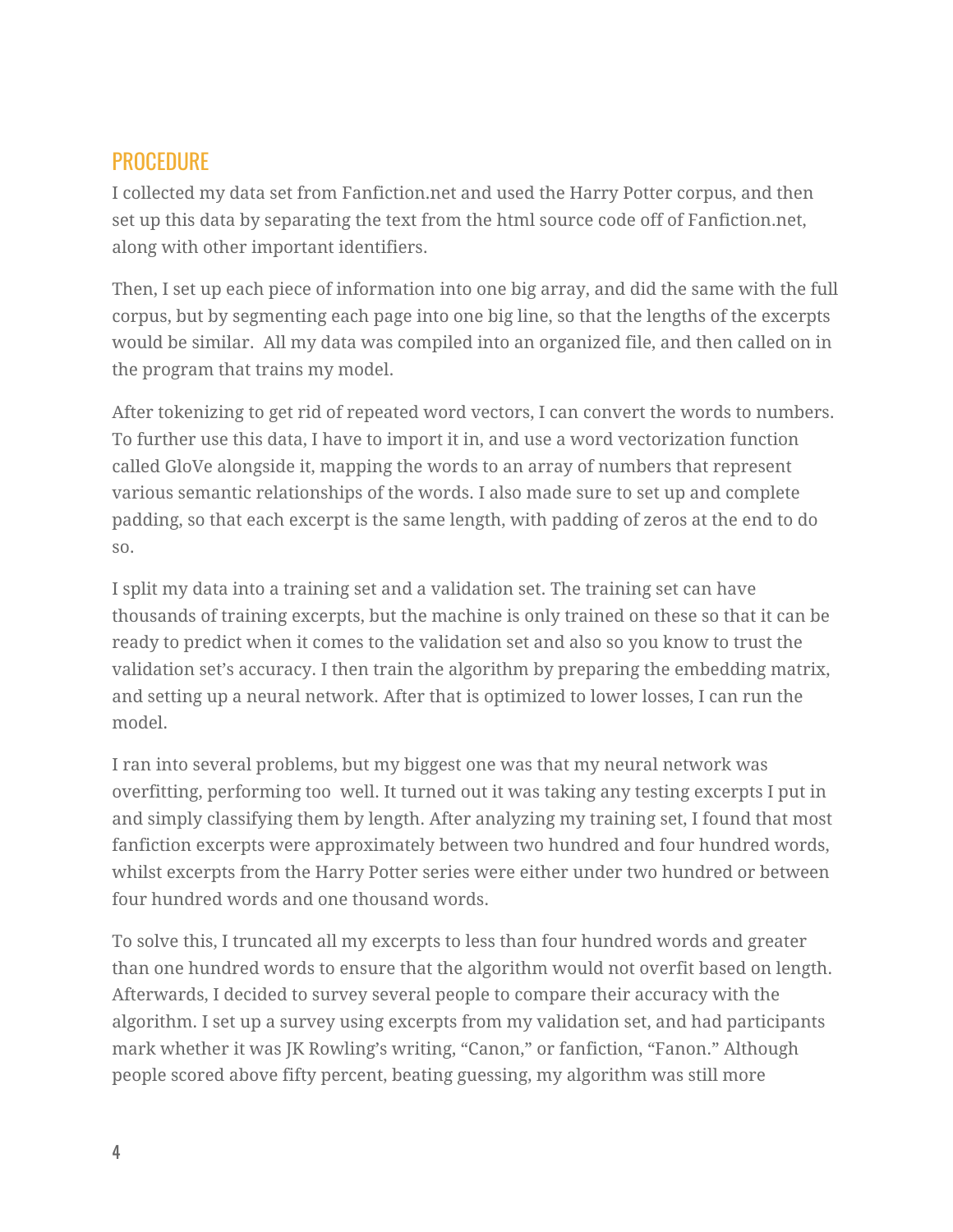performant than those surveyed.

## **DATA**

## **How people performed in my survey:**

| Consent         |                                | Read HP         |                         | C or F | C or F | C or F      | C or F  | C or F | CorF   | CorF   | C or F | C or F | CorF   |              |        |        | C or F C or F C or F C or F | C or F     | C or F            |
|-----------------|--------------------------------|-----------------|-------------------------|--------|--------|-------------|---------|--------|--------|--------|--------|--------|--------|--------------|--------|--------|-----------------------------|------------|-------------------|
|                 |                                | CORRECT >>>     |                         | F      | с      | c           | c       | F      | F      | F      | F      | F      | F      | c            | F      | с      | c                           | C          | с                 |
|                 | give consent.                  | No.             |                         | F      | F      | F           | C       | F      | C      | C      | F      | C      | C      | F            | F      | F      | F                           | F          | F                 |
|                 | give consent.                  | No.             |                         | C      | F      | C           | F       | C      | C      | F      | C      | F      | F      | F            | F      | F      | F                           | C          | C                 |
|                 | give consent.                  | Yes, all of it. |                         | F      | C      | C           | F       | F      | C      | F      | C      | F      | C      | C            | F      | C      | F                           | C          | $\mathbf C$       |
|                 | give consent.                  | Yes, all of it. |                         | F      | F      | C           | F       | F      | F      | F      | F      | F      | C      | F            | C      | C      | F                           | F          | F                 |
|                 | give consent.                  | Yes, all of it. |                         | F      | F      | C           | F       | F      | F      | C      | F      | F      | C      | F            | C      | C      | F                           | F          | F                 |
|                 | give consent.                  | Yes, all of it. |                         | F      | C      | C           | F       | C      | F      | F      | F      | F      | C      | F            | C      | C      | C                           | C          | C                 |
|                 | give consent.                  | No.             |                         | F      | С      | C           | E       | C      | F      | F      | C      | c      | F      | C            | С      | C      | С                           | F          | C                 |
|                 | give consent.                  | No.             |                         | F      | C      | C           | C       | F      | F      | F      | F      | E      | C      | F            | C      | C      | C                           | F          | C                 |
|                 | give consent.                  | Yes, all of it. |                         | F      | C      | C           | F       | E      | C      | C      | F      | E      | C      | C            | C      | C      | C                           | Ċ          | C                 |
|                 | give consent.                  | Yes, all of it. |                         | F      | C      | F           | F       | F      | F      | C      | F      | F      | C      | F            | C      | C      | F                           | C          | C                 |
|                 | give consent.                  | Yes, all of it. |                         | F      | C      | F           | F       | F      | F      | C      | F      | F      | C      | F            | C      | C      | C                           | C          | C                 |
|                 | give consent.                  | Yes, all of it. |                         | F      | C      | C           | F       | F      | F      | C      | F      | E      | C      | F            | C      | C      | C                           | C          | C                 |
|                 | give consent.                  |                 | Yes, but not all of it. | F      | С      | C           | F       | F      | F      | C      | C      | C      | F      | F            | C      | C      | F                           | C          | C                 |
|                 | give consent.                  | Yes, all of it. |                         | F      | C      | C           | C       | F      | C      | F      | C      | C      | C      | C            | C      | C      | C                           | C          | C                 |
|                 | give consent.                  | Yes, all of it. |                         | F      | C      | C           | F       | F<br>E | F      | F      | F      | F      | C<br>F | F            | C      | C<br>F | C                           | Ċ<br>F     | C                 |
|                 | give consent.                  | No.             |                         | F<br>F | C<br>C | C<br>C      | F.<br>F | F      | C<br>F | C<br>F | F<br>F | F<br>F | C      | C<br>F       | C<br>C | C      | C<br>C                      | Ċ          | F<br>$\mathsf{C}$ |
|                 | give consent.                  | Yes, all of it. |                         | F      | C      | C           | F       | F      | F      | C      | F      | F      | C      | F            | C      | C      | C                           | Ċ          |                   |
|                 | give consent.                  | Yes, all of it. |                         | F      | C      | C           | F       | F      | F      | F      | F      | F      | C      | F            | C      | C      | C                           | C          | C<br>C            |
|                 | give consent.                  | No.             |                         | Е      | с      | C           | C       | E      | F      | C      | F      | F      | F      | E            | C      | F      | C                           | C          | C                 |
|                 | give consent.                  | No.             |                         | F      | С      | C           | F       | C      | F      | C      | F      | F      | C      | F            | C      | F      | C                           | F          | C                 |
|                 | give consent.<br>give consent. | Yes, all of it. | Yes, but not all of it. | F      | C      | C           | F       | E      | F      | C      | F      | F      | C      | F            | C      | C      | C                           | Ċ          | C                 |
|                 | give consent.                  | No.             |                         | C      | F      | C           | C       | F      | C      | F      | C      | C      | C      | F            | F      | F      | C                           | C          | C                 |
| I give consent. |                                | No.             |                         | C      | C      | F           | C       | F      | F      | C      | C      | F      | C      | C            | C      | F      | F                           | Ċ          | C                 |
|                 |                                |                 |                         |        |        |             |         |        |        |        |        |        |        |              |        |        |                             | Percentage |                   |
| R               | W                              | w               | R                       | R      | w      | W           | R       |        | W      | w      | W      | R      | w      | w            | W      |        | W                           |            | 31.25             |
| w               | R                              | w               | W                       | W      | R      | W           | w       |        | W      | W      | R      | R      | R      | R            | W      |        | W                           |            | 37.5              |
| W               | W                              | R               | R                       | W      | R      | R           | R       |        | R      | w      | W      | R      | w      | R            | R      |        | R                           |            | 62.5              |
| R               | W                              | $\mathsf R$     | R                       | R      | W      | R           | w       |        | R      | R      | W      | W      | R      | $\mathsf{R}$ | W      |        | W                           |            | 56.25             |
| R               | R                              | R               | R                       | R      | R      | W           | R       |        | R      | R      | R      | R      | R      | R            | R      |        | R                           |            | 93.75             |
| R               | W                              | R               | R                       | W      | R      | W           | R       |        | R      | R      | R      | R      | R      | W            | W      |        | W                           |            | 62.5              |
|                 |                                |                 |                         |        |        |             |         |        |        |        |        |        |        |              |        |        |                             |            |                   |
| R               | R                              | R               | R                       | R      | R      | R           | w       |        | W      | w      | W      | R      | R      | R            | W      |        | R                           |            | 68.75             |
| R               | R                              | R               | W                       | W      | R      | $\mathbb R$ | w       |        | W      | w      | W      | R      | R      | R            | R      |        | R                           |            | 62.5              |
| R               | R                              | R               | W                       | R      | W      | W           | R       |        | R      | R      | W      | R      | R      | R            | W      |        | R                           |            | 68.75             |
| R               | R                              | w               | R                       | R      | w      | R           | R       |        | R      | R      | W      | R      | R      | w            | R      |        | R                           |            | 75                |
| R               | R                              | R               | R                       | R      | R      | R           | R       |        | R      | R      | R      | R      | R      | W            | R      |        | R                           |            | 93.75             |
| R               | R                              | w               | R                       | R      | R      | R           | R       |        | R      | R      | R      | R      | R      | R            | R      |        | R                           |            | 93.75             |
| R               | R                              | R               | R                       | R      | R      | R           | W       |        | W      | W      | R      | R      | R      | W            | R      |        | R                           |            | 75                |
| R               | R                              | R               | W                       | R      | w      | W           | R       |        | R      | w      | W      | R      | R      | W            | R      |        | R                           |            | 62.5              |
| R               | R                              | R               | W                       | R      | w      | R           | w       |        | W      | R      | W      | R      | R      | R            | R      |        | R                           |            | 68.75             |
| R               | R                              | R               | R                       | R      | w      | W           | R       |        | R      | w      | W      | R      | W      | R            | W      |        | W                           |            | 56.25             |
|                 |                                |                 |                         |        |        |             |         |        |        |        |        |        |        |              |        |        |                             |            |                   |
| R               | R                              | $\mathsf R$     | R                       | R      | W      | W           | R       |        | R      | w      | W      | R      | W      | R            | W      |        | W                           |            | 56.25             |
| R               | R                              | R               | R                       | R      | R      | W           | R       |        | R      | R      | R      | R      | R      | R            | R      |        | R                           |            | 93.75             |
| R               | R                              | R               | R                       | R      | R      | W           | R       |        | R      | R      | R      | R      | R      | R            | R      |        | R                           |            | 93.75             |
| R               | R                              | R               | W                       | R      | R      | W           | R       |        | R      | W      | R      | R      | W      | R            | R      |        | R                           |            | 75                |
| R               | R                              | R               | W                       | W      | R      | R           | R       |        | R      | W      | R      | R      | R      | R            | W      |        | R                           |            | 75                |
| R               | R                              | R               | R                       | W      | R      | R           | R       |        | R      | R      | R      | R      | w      | R            | W      |        | R                           |            | 81.25             |
| w               | W                              | R               | W                       | R      | w      | W           | w       |        | W      | R      | R      | W      | w      | R            | R      |        | R                           |            | 43.75             |
| R               | W                              | w               | R                       | R      | w      | W           | R       |        | W      | R      | W      | W      | R      | W            | R      |        | R                           |            | 50                |
|                 |                                |                 |                         |        |        |             |         |        |        |        |        |        |        |              |        |        |                             |            |                   |
|                 |                                |                 |                         |        |        |             |         |        |        |        |        |        |        |              |        |        |                             |            | 68.22916667       |
|                 |                                |                 |                         |        |        |             |         |        |        |        |        |        |        |              |        |        |                             |            | 17.95569981       |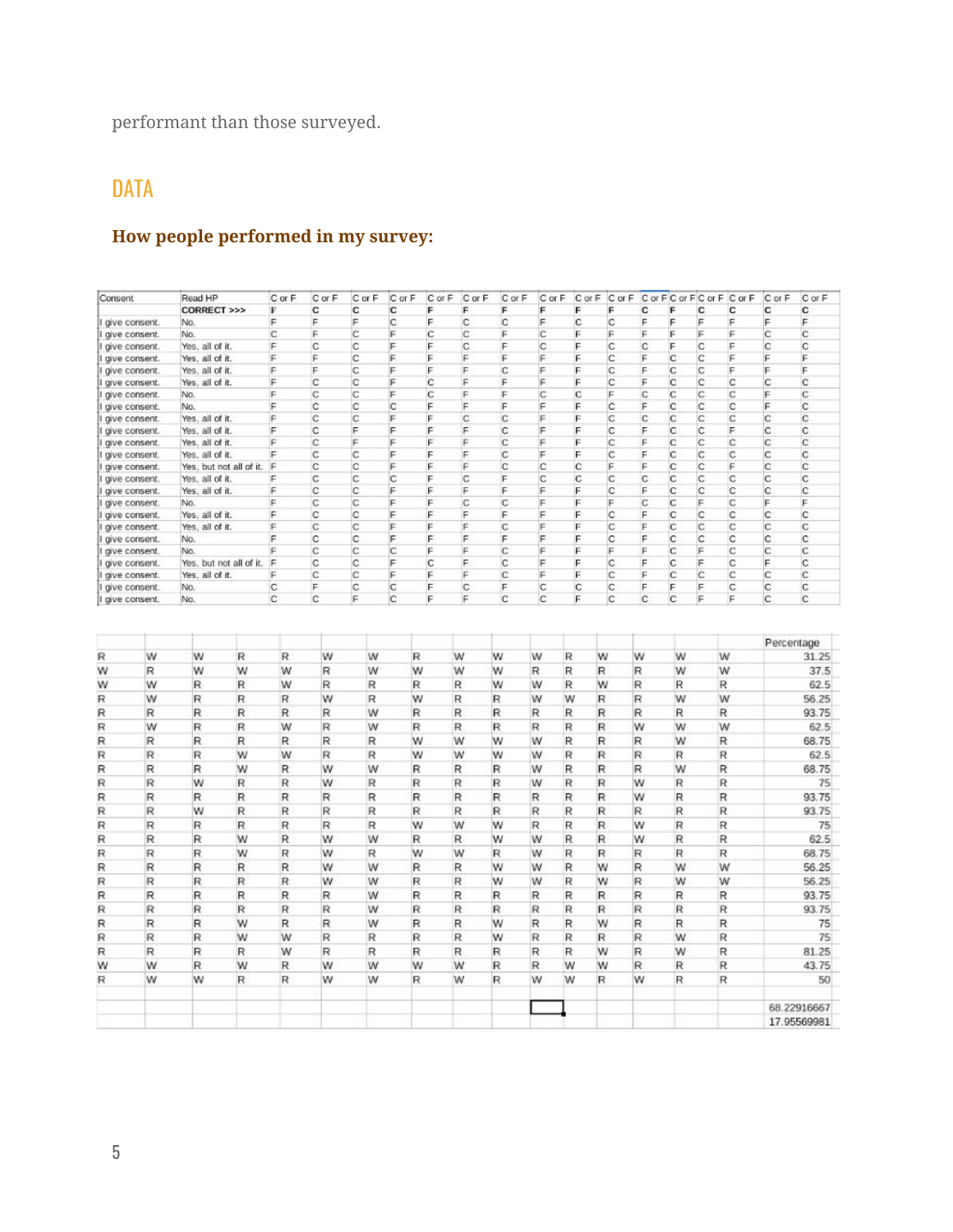#### **Samples of what the Neural Network was trained on:**

\$ cat shortsamples.txt | head

fanon|https%3A%2F%2Fwww.fanfiction.net%2Fs%2F10000109%2F1%2FOf-Dead-Puppies-and-Dr opped-Pianos|eThe words left Hannahs mouth before she could stop them She almost wanted to reach out and grab them and stuff them back inside but it would not be fair for her to let Nott continue his mistreatment of poor Luna Hannah was all about fairplay Whats it to you Abbott Nott sneered twirling Lunas wand between his fingers Hannah straightened her robes and jabbed a finger at her prefect badge Aside from the obvious she said with a sniff looking the sandyhaired boy in the eye I dont think Miss Lovegood is having as good a time as you are Lunas face showed no sign that she was even putout by the boys actions but Hannah soldiered on And Id just hate for Slytherin to lose points all because one person cant understand that we mustnt touch what isnt ours Nott straightened his spine then standing to his full height He was now a good foot taller than she was the top of her head barely reaching his shoulders and Hannah felt the knot of worry in her stomach twist And who says whats hers isnt mine Hannahs eyebrows raised involuntarily confusion settling over her This little blood traitor doesnt deserve to have a wand he continued eyes flashing as he advanced on her Anymore that you deserve to set foot in this school halfbreed Hannahs head snapped back like hed delivered a sound slap to her face Venom dripped from every syllable especially the last two which still hung in the air like a bad odor Fifty points from Slytherin she snapped reaching out and snatching the wand from him with surprising speed and handing it back to the blonde behind her For bullying theft derogatory remarks and backsassing a prefect Take it up with

fanon|https%3A%2F%2Fwww.fanfiction.net%2Fs%2F10038989%2F1%2FThe-Great-Bubble-War-o f-1979|Mmm That was good Guess its time for you to do the dishes love James said cheekily as he pushed his plate away from him Oh are you serious Lily exclaimed exaperatedly No Remember you married me instead of Sirius hon He said with a wink Starting to regret that she grumbled I doubt hed be as sexist as you Just because Im your wife does not mean that I have to do the dishes But I did them last time dear and I cooked dinner Fine Lily agreed grumpily as she roughly grabbed his plate and utensils She hated that smirk that now graced his features Okayhate was a strong wordmaybe something closer to dislikedslightly leaning towards enjoyedor perhaps hated to admit how much she absolutely loved it was more accurate Lily brought the dishes over and turned on the water She added soap and soon a thick layer of bubbles floated lazily on the surface James sat casually on the counter next to her still smirking Make yourself useful she said as she threw a sponge at his face Damn She thought as he skillfully caught it Curse those chaser reflexes James cheerfully went off to clean the table and counters Lily continued to wash the plates and soon moved onto the utensils She was just washing a rather large knife when James snuck up behind her leaned around and planted a quick kiss on her cheek You do realize Im washing a knife correct She asked gesturing with said knife Ah yes dear but Im armed with a sponge He brandished his weapon dramatically as though it were a sword She raised an eyebrow skeptically and he flourished it some more Lily tried to keep a straight face but when James yelled En Garde She knew laughter

canon|3975|Ginny kissed Albus goodbye See you at Christmas Bye Al said Harry as his son hugged him Dont forget Hagrids invited you to tea next Friday Dont mess with Peeves Dont duel anyone till youve learned how And dont let James wind you up What if Im in Slytherin The whisper was for his father alone and Harry knew that only the moment of departure could have forced Albus to reveal how great and sincere that fear was Harry crouched down so that Albuss face was slightly above his own Alone of Harrys three children Albus had inherited Lilys eyes Albus Severus Harry said quietly so that nobody but Ginny could hear and she was tactful enough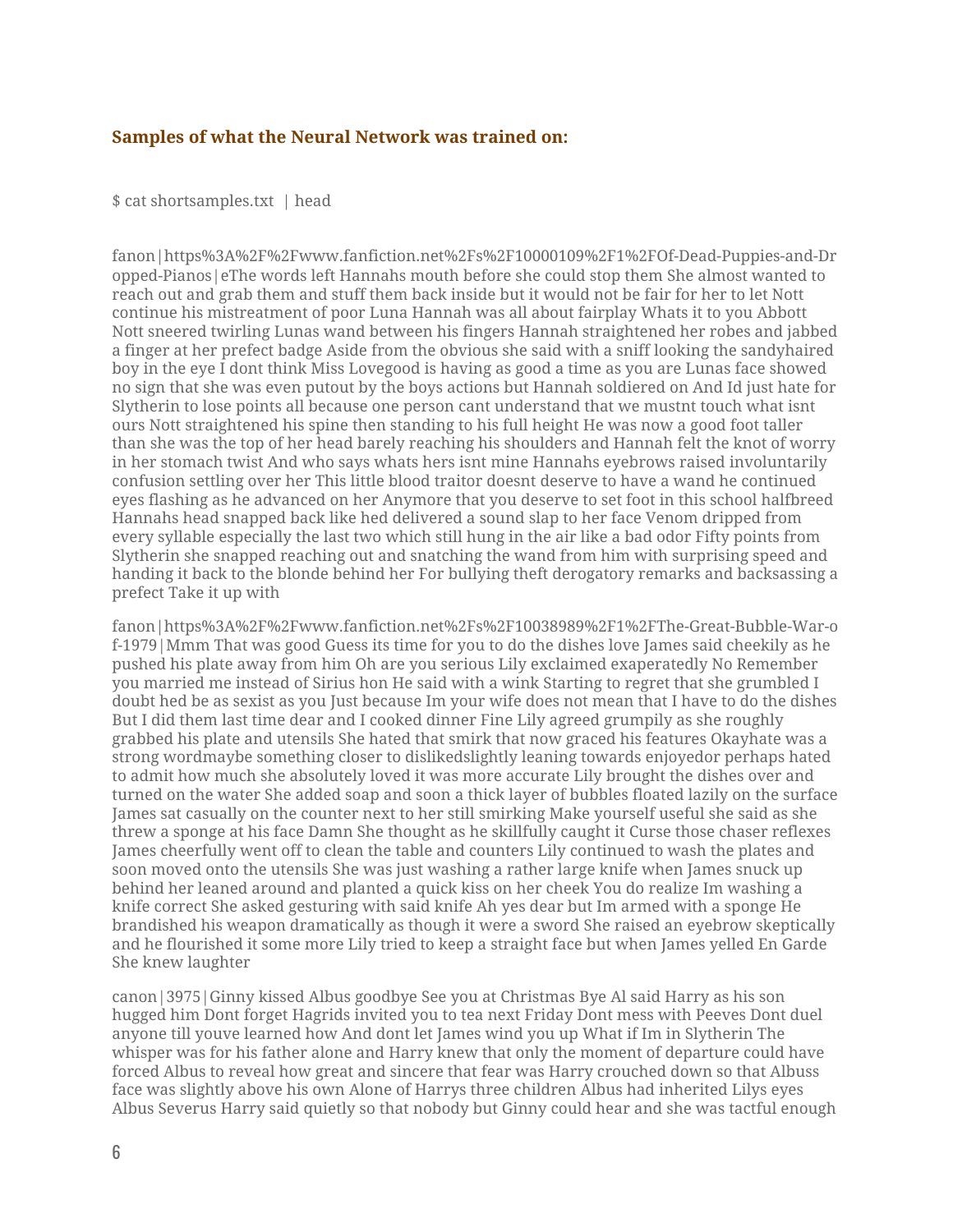to pretend to be waving to Rose who was now on the train you were named for two headmasters of Hogwarts One of them was a Slytherin and he was probably the bravest man I ever knew But just say then Slytherin House will have gained an excellent student wont it It doesnt matter to us Al But if it matters to you youll be able to choose Gryffindor over Slytherin The Sorting Hat takes your choice into account Really It did for me said Harry He had never told any of his children that before and he saw the wonder in Albuss face when he said it But now the doors were slamming all along the scarlet train and the blurred outlines of parents were swarming forward for final kisses lastminute reminders

canon|1493|over and thats not until June And dont forget if youre talking about me among yourselves call me Snuffles okay He handed Harry the empty napkin and flask and went to pat Buckbeak goodbye Ill walk to the edge of the village with you said Sirius see if I can scrounge another paper He transformed into the great black dog before they left the cave and they walked back down the mountainside with him across the boulderstrewn ground and back to the stile Here he allowed each of them to pat him on the head before turning and setting off at a run around the outskirts of the village Harry Ron and Hermione made their way back into Hogsmeade and up toward Hogwarts Wonder if Percy knows all that stuff about Crouch Ron said as they walked up the drive to the castle But maybe he doesnt care itd probably just make him admire Crouch even more Yeah Percy loves rules Hed just say Crouch was refusing to break them for his own son Percy would never throw any of his family to the dementors said Hermione severely I dont know said Ron If he thought we were standing in the way of his career Percys really ambitious you know They walked up the stone steps into the entrance hall where the delicious smells of dinner wafted toward them from the Great Hall Poor old Snuffles said Ron breathing deeply He must really like you Harry Imagine having to live off rats

canon|1285|Four fully grown enormous viciouslooking dragons were rearing onto their hind legs inside an enclosure fenced with thick planks of wood roaring and snorting torrents of fire were shooting into the dark sky from their open fanged mouths fifty feet above the ground on their outstretched necks There was a silveryblue one with long pointed horns snapping and snarling at the wizards on the ground a smoothscaled green one which was writhing and stamping with all its might a red one with an odd fringe of fine gold spikes around its face which was shooting mushroomshaped fire clouds into the air and a gigantic black one more lizardlike than the others which was nearest to them At least thirty wizards seven or eight to each dragon were attempting to control them pulling on the chains connected to heavy leather straps around their necks and legs Mesmerized Harry looked up high above him and saw the eyes of the black dragon with vertical pupils like a cats bulging with either fear or rage he couldnt tell which It was making a horrible noise a yowling screeching scream Keep back there Hagrid yelled a wizard near the fence straining on the chain he was holding They can shoot fire at a range of twenty feet you know Ive seen this Horntail do forty Isn it beautiful said Hagrid softly Its no good yelled another wizard Stunning Spells on the count of three Harry saw each of the dragon keepers pull out his wand Stupefy they shouted in unison and the Stunning Spells shot into the darkness like fiery rockets bursting in showers of stars on the dragons scaly hides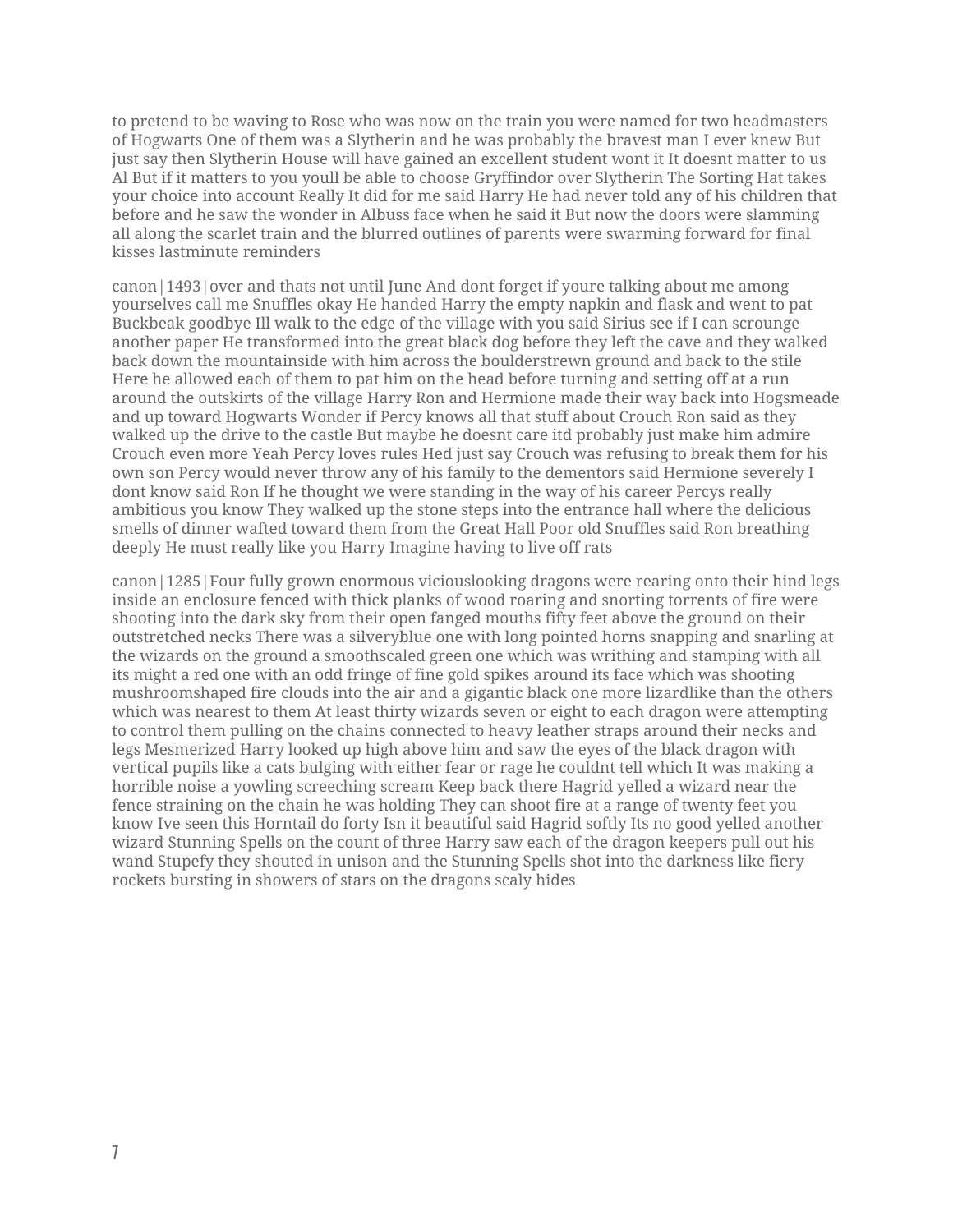## ANALYSIS

I wanted to see how the human accuracy score stacks up against my algorithm's validation accuracy. I chose to use the validation accuracy over the training accuracy because I ensured that my validation set used excerpts that were not in the training set, so that when it ran, it wouldn't have to analyze sets it had already been trained on.

To see how people would perform in comparison to the algorithm, I created an anonymous survey that asked them to identify pieces of writing as either canonical writing or fanfiction. I had around fifteen questions that consisted of excerpts from the validation set and options to mark the pieces of text as: "Canon" or "Fanon."

After having twenty-five participants complete my survey, I had enough data to gather that the accuracy of humans was approximately sixty-eight percent. I exported the results of the survey into a spreadsheet and compiled the data surveygizmo provided. My survey took in their results, but not whether or not they were right. To find each person's accuracy, I had to compare the answer key of the survey, and the participant's results, which were written as "Canon" or "Fanon," and had to be converted into "Right" or "Wrong." Using the equation IF(paticipantresult = correctresult, "R", "W"), I was able to map out the participant's "grades" for my survey. I was then able to find the average of the scores by using the equation AVERAGE(firstscore : lastscore), which was 68.23%. I also used STDEV(firstscore : lastscore) to find a standard deviation of almost 19%.

## FUTURE APPLICATIONS

Possible further applications for my algorithm include maturity rating excerpts of text, classifying which author out of several is most likely to have written the given work, distinguishing between fanfiction and canonical writing with authors other than J.K Rowling, and even be used to possibly counteract plagiarism.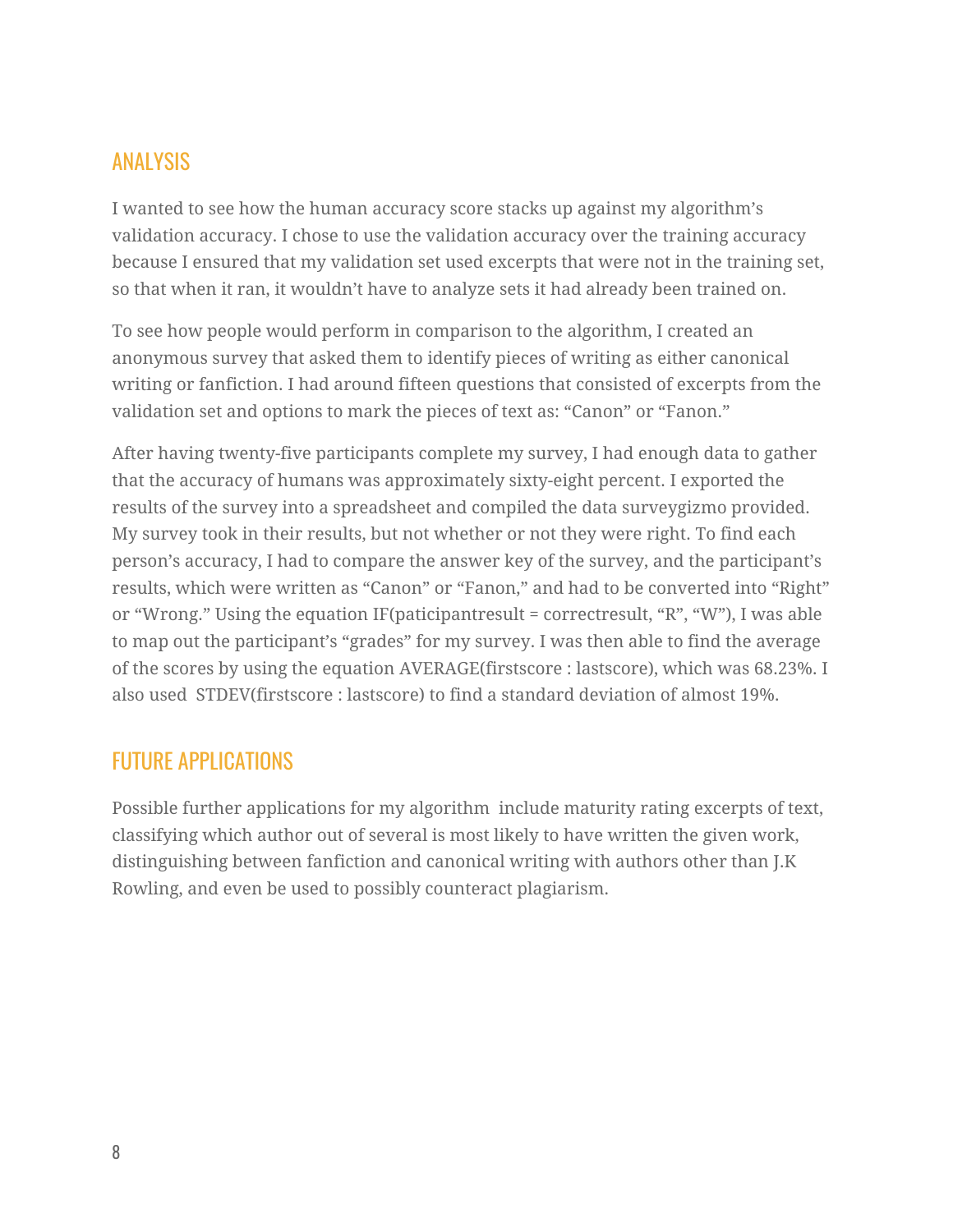## **CONCLUSION**

I conclude that after my algorithm was trained on an many fanfiction excerpts and the entire Harry Potter corpus, it was able to distinguish between fan-made writing and canonical writing up to an accuracy of 97%, scoring better than the average humans in my study.